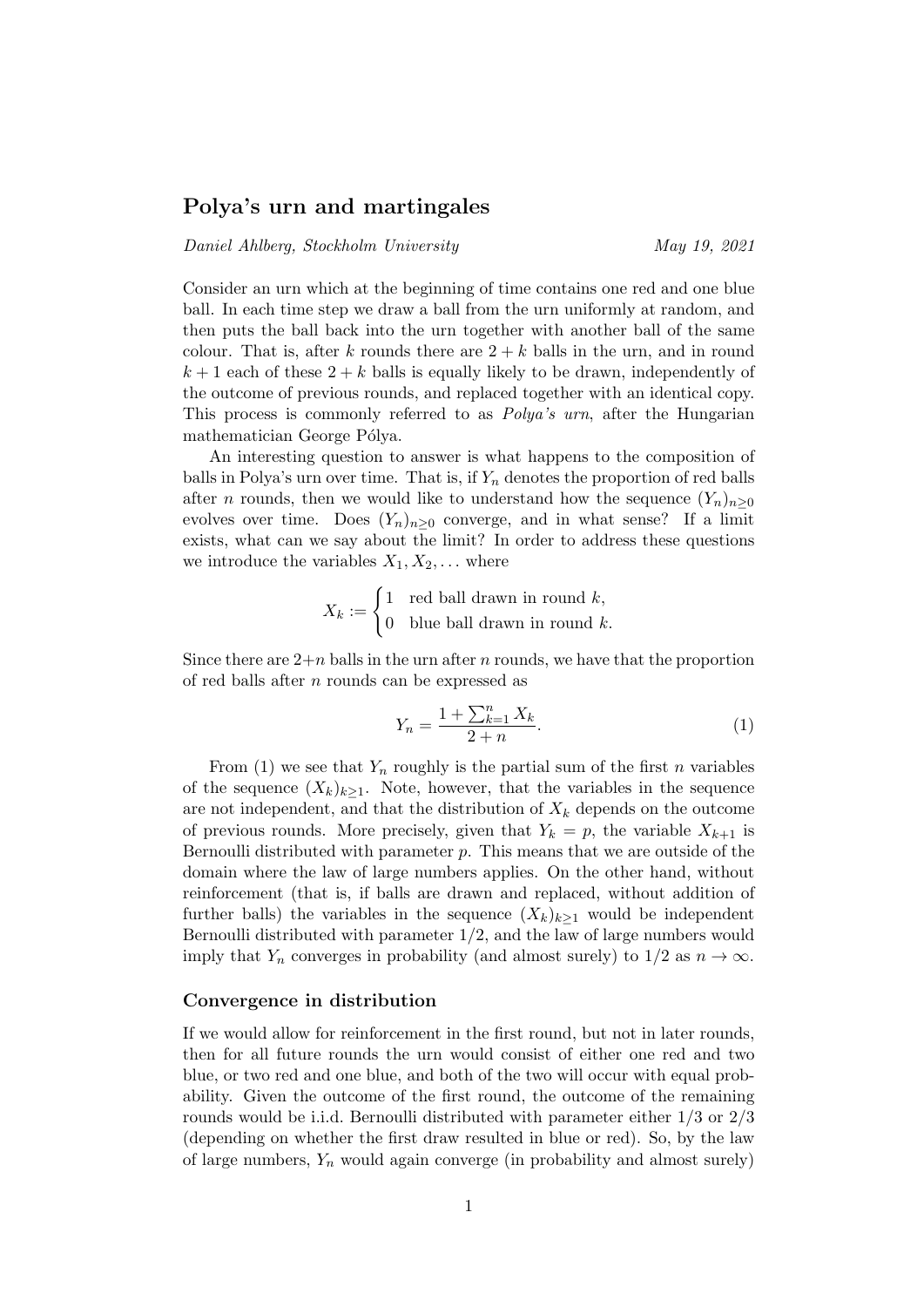to a random variable taking the values 1/3 and 2/3 with equal probability. Allowing for reinforcement in more rounds thus seem to 'spread out' the possible values of  $Y_n$ . This is confirmed by the following result.

**Theorem 1.** For Polya's urn, the proportion of red balls  $Y_n$  converges in distribution, as  $n \to \infty$ , to the uniform distribution on the interval [0,1].

*Proof.* Let  $F_n(x) := \mathbb{P}(Y_n \leq x)$  be the cumulative distribution function of  $Y_n$ . We need to show that  $F_n(x) \to x$  as  $n \to \infty$  for all  $x \in [0,1]$ . Since  $F_n$  is increasing and takes values in [0, 1], this will imply that  $F_n(x)$  is zero for  $x < 0$ and one for  $x > 1$ .

Let A denote the event that among the first n rounds, the first  $k$  result in a red ball being drawn and the remaining  $n - k$  result in a blue ball being drawn. Since after j rounds there are  $2 + i$  balls in the urn, we have

$$
\mathbb{P}(A) = \frac{1}{2} \cdot \frac{2}{3} \cdots \frac{k}{k+1} \cdot \frac{1}{k+2} \cdot \frac{2}{k+3} \cdots \frac{n-k}{n+1} = \frac{k!(n-k)!}{(n+1)!}.
$$
 (2)

Note further that for *any* outcome of the first n rounds that result in precisely k red balls drawn has the same probability, since it would only result in a permutation of the numbers in the nominator in (2). Consequently, if  $R_n$ denotes the number of red balls in the urn after  $n$  rounds, then

$$
\mathbb{P}(R_n = k+1) = {n \choose k} \mathbb{P}(A) = \frac{n!}{k!(n-k)!} \cdot \frac{k!(n-k)!}{(n+1)!} = \frac{1}{n+1}
$$
(3)

 $\Box$ 

for  $k = 0, 1, \ldots, n$ . That is, any of the  $n + 1$  possible compositions of balls in the urn after  $n$  rounds is equally likely.

Finally, we rephrase the observation from (3) in terms of  $F_n$ . Note that  $F_n(1) = 1$  is immediate. For  $x \in [0, 1)$ , we have from (3) that as  $n \to \infty$ 

$$
F_n(x) = \mathbb{P}(R_n \le x(2+n)) = \frac{\lfloor x(2+n) \rfloor}{n+1} \to x,
$$

where  $|y|$  denotes the integer part of a real number y.

The above theorem shows that the sequence  $(Y_n)_{n\geq 0}$  converges in distribution to a random variable  $U$  which is uniformly distributed on the interval [0, 1]. Is it possible that the convergence holds in probability or even almost surely? Let again  $R_n = 1 + \sum_{k=1}^n X_k$  denote the number of red balls in the urn after n rounds, and note that

$$
Y_{n+1} - Y_n = \frac{R_{n+1}}{n+3} - \frac{R_n}{n+2} = \frac{(n+2)(R_{n+1} - R_n) - R_n}{(n+2)(n+3)} = \frac{X_{n+1} - Y_n}{n+3}.
$$
 (4)

That is,  $|Y_{n+1}-Y_n|$  is roughy of the order  $1/n$ , which is non-summable. So that it is certainly *possible* that the sequence  $(Y_n)_{n>0}$  converges in distribution, but continues to wander around without stablilizing. Note also that the expected change  $\mathbb{E}[Y_{n+1} - Y_n]$  is zero, much like when adding i.i.d. random variables, so it is perhaps plausible that the sequence converges also in a stronger sense (in probability or almost surely). However, we do not even seem to have a reasonable candidate for what the limiting random variable should be, apart from having a uniform distribution. We shall therefore aim to prove that the limit exists, without having to determine what it is.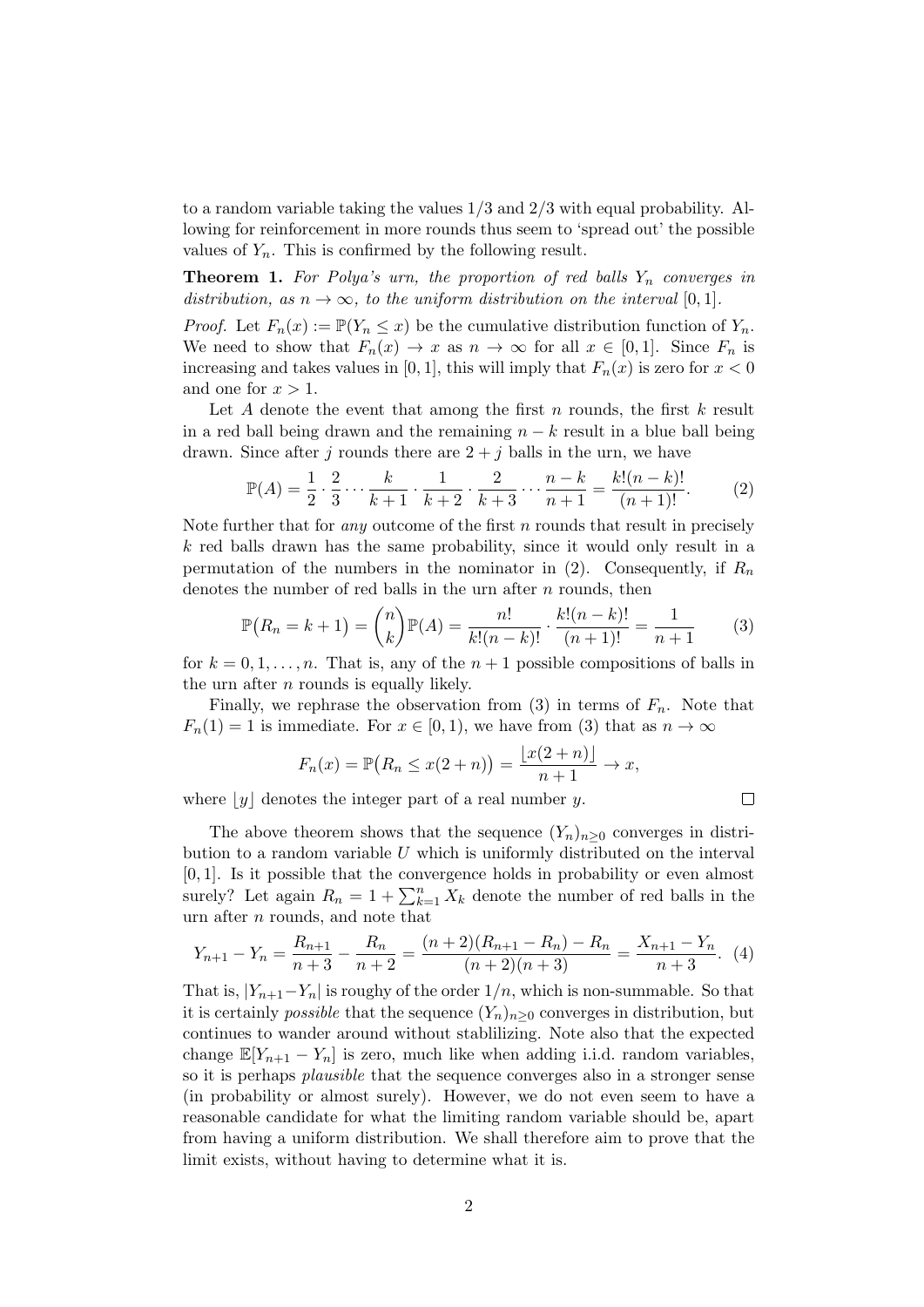#### The martingale property

We saw in (4) that the change in each step of the sequence  $(Y_n)_{n>0}$  is of the order  $1/n$ , but that the expected change  $\mathbb{E}[Y_{n+1} - Y_n]$  is zero. In fact, conditional on the outcome of previous rounds, the conditional expected change is also zero. Since the conditional distribution of  $X_{n+1}$ , given  $Y_n = p$ , is Bernoulli with parameter  $p$ , we obtain via  $(4)$  that

$$
\mathbb{E}[Y_{n+1} - Y_n | Y_0, Y_1, \dots, Y_n] = \frac{1}{n+3} \mathbb{E}[X_{n+1} - Y_n | Y_0, Y_1, \dots, Y_n]
$$
  
= 
$$
\frac{1}{n+3} (\mathbb{E}[X_{n+1} | Y_n] - Y_n)
$$
  
= 0.

The above property is known as the martingale property, and a sequence  $(M_n)_{n\geq 0}$  of random variables with this property, i.e. which satisfies

$$
\mathbb{E}[M_{n+1} - M_n | M_0, M_1, \dots, M_n] = 0 \quad \text{for all } n \ge 0,
$$
 (5)

is known as a martingale.

A martingale will not (necessarily) have independent increments, but the martingale property assures that the increments are uncorrelated. This property assures that martingales in many ways enjoy properties similar to sums of i.i.d. random variables.

**Lemma 2.** The increments of a martingale  $(M_n)_{n\geq 0}$  are uncorrelated, meaning that for all  $i \neq j$  we have

$$
Cov (M_{i+1} - M_i, M_{j+1} - M_j) = 0.
$$

*Proof.* By symmetry, we may assume that  $i < j$ . We first note that (since  $i + 1 \leq j$ ) the martingale property (5) implies that

$$
\mathbb{E}\left[M_{j+1}-M_j\big|M_0,\ldots,M_{i+1}\right] = \mathbb{E}\left[\mathbb{E}\left[M_{j+1}-M_j\big|M_0,\ldots,M_j\right]\big|M_0,\ldots,M_{i+1}\right] = 0.
$$

Consequently, it follows that

$$
Cov (M_{i+1} - M_i, M_{j+1} - M_j) = \mathbb{E} [(M_{i+1} - M_i)(M_{j+1} - M_j)]
$$
  
\n
$$
= \mathbb{E} [\mathbb{E} [(M_{i+1} - M_i)(M_{j+1} - M_j)|M_0, ..., M_{i+1}]]
$$
  
\n
$$
= \mathbb{E} [(M_{i+1} - M_i) \mathbb{E} [M_{j+1} - M_j|M_0, ..., M_{i+1}]]
$$
  
\n
$$
= 0,
$$

as required.

From Lemma 2 we obtain an expression for the variance of a martingale:

$$
Var(M_n - M_0) = Var\left(\sum_{k=0}^{n-1} M_{k+1} - M_k\right) = \sum_{k=0}^{n-1} Var(M_{k+1} - M_k).
$$
 (6)

 $\Box$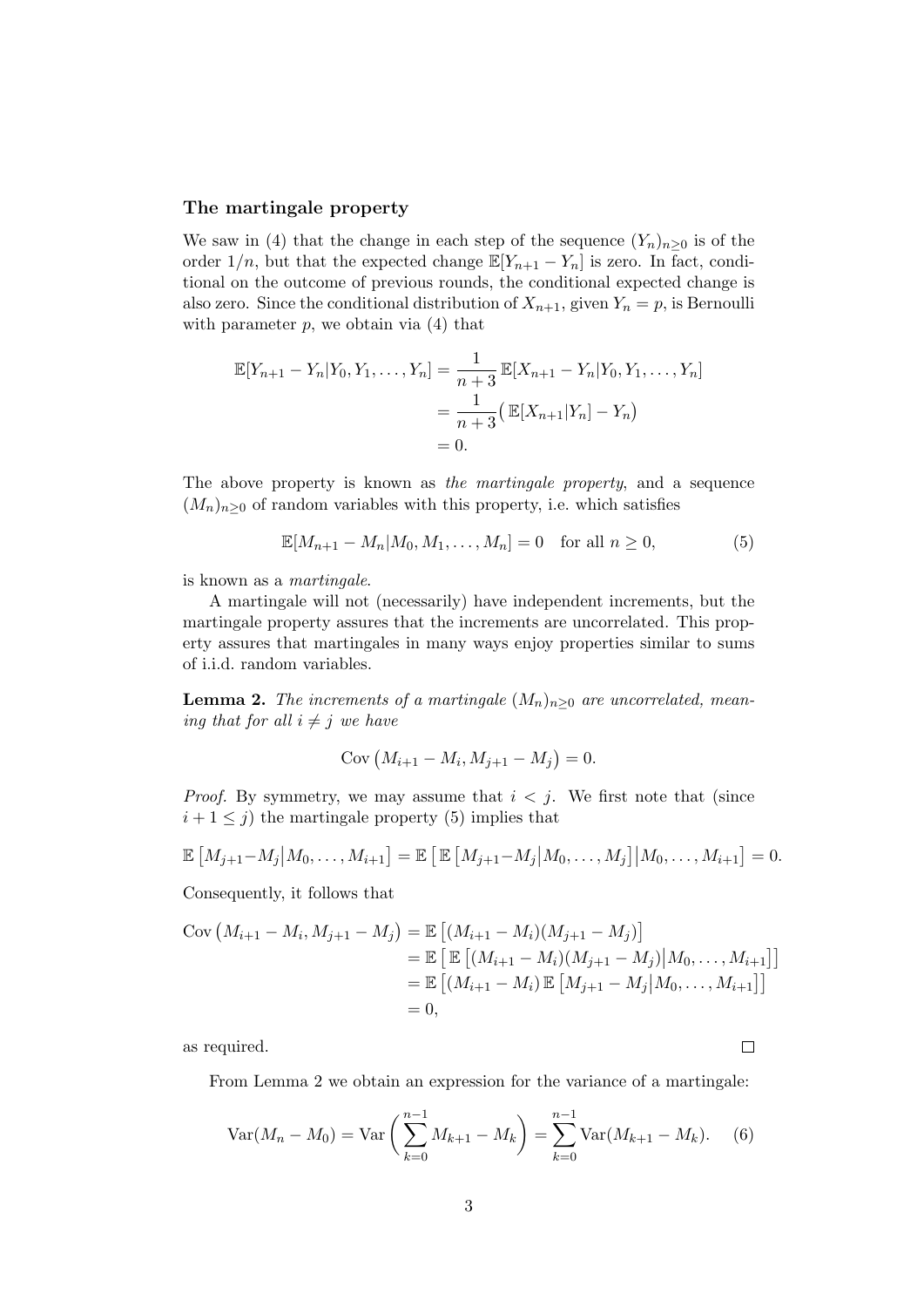For the sequence  $(Y_n)_{n\geq 0}$  we obtain, via the conditional variance formula, the martingale property (5) and (4), that

$$
\begin{aligned} \text{Var}(Y_{k+1} - Y_k) &= \text{Var}\left(\mathbb{E}[Y_{k+1} - Y_k | Y_k]\right) + \mathbb{E}\left[\text{Var}(Y_{k+1} - Y_k | Y_k)\right] \\ &= \frac{1}{(n+3)^2} \mathbb{E}\left[\text{Var}(X_{k+1} - Y_k | Y_k)\right] \\ &= \frac{1}{(n+3)^2} \mathbb{E}[Y_k(1 - Y_k)], \end{aligned}
$$

which is no larger than  $1/(n+3)^2$ . This is a summable sequence, so (6) implies that  $Var(Y_n) = Var(Y_n - Y_0)$  is bounded. Moreover, for every  $N \ge 1$  and all  $n \geq 1$  we have

$$
\text{Var}(Y_{N+n} - Y_N) = \sum_{k=N}^{N+n} \text{Var}(Y_{k+1} - Y_k) \le \int_{N-1}^{\infty} \frac{1}{(x+3)^2} \, dx \le \frac{1}{N}.\tag{7}
$$

So, the 'amount of randomness' that remains after  $N$  steps in not more than  $1/N$ . Using Chabyshev's inequality we find that

$$
\mathbb{P}\big(|Y_{N+n}-Y_N|>\varepsilon\big)\leq \frac{1}{\varepsilon^2}\operatorname{Var}(Y_{N+n}-Y_N)\leq \frac{1}{\varepsilon^2N},
$$

so it is unlikely that at any fixed number of further steps the sequence deviates far from its state after  $N$  rounds. The following maximal inequality is a significant strengthening of this observation, showing that it is unlikely that the sequence ever again deviates far from its current state.

**Lemma 3** (Doob-Kolmogorov maximal inequality). Let  $(M_n)_{n\geq 0}$  be a martingale with  $\text{Var}(M_{n+1} - M_n) < \infty$  for all  $n \geq 0$ . Then, for every  $\varepsilon > 0$ ,

$$
\mathbb{P}\Big(\max_{1\leq k\leq n}|M_k-M_0|>\varepsilon\Big)\leq \frac{1}{\varepsilon^2}\operatorname{Var}(M_n-M_0).
$$

*Proof.* Set  $A := \{ \max_{1 \leq k \leq n} |M_k - M_0| > \varepsilon \}$ , and let  $A_k$  be the event that  $(|M_n - M_0|)_{n \geq 1}$  exceeds  $\varepsilon$  for the fist time for  $n = k$ . That is,

$$
A_k = \{ |M_k - M_0| > \varepsilon, \text{ but } |M_j - M_0| \le \varepsilon \text{ for } j < k \}.
$$

Note that  $A_1, A_2, \ldots, A_n$  is a partition of A, i.e. pairwise disjoint events whose union equals A. Let  $\mathbf{1}_{A_k}$  denote the indicator function of the event  $A_k$ , which is the random variable which takes the value 1 if  $A_k$  occurs, and 0 otherwise. We then have

$$
\text{Var}(M_n - M_0) = \mathbb{E}[(M_n - M_0)^2] \ge \mathbb{E}[(M_n - M_0)^2 \mathbf{1}_A] = \sum_{k=1}^n \mathbb{E}[(M_n - M_0)^2 \mathbf{1}_{A_k}].
$$

By adding and subtracting  $M_k$  in the right-hand side we obtain

$$
\sum_{k=1}^{n} \mathbb{E}\left[ \left( (M_n - M_k)^2 + 2(M_n - M_k)(M_k - M_0) + (M_k - M_0)^2 \right) \mathbf{1}_{A_k} \right]
$$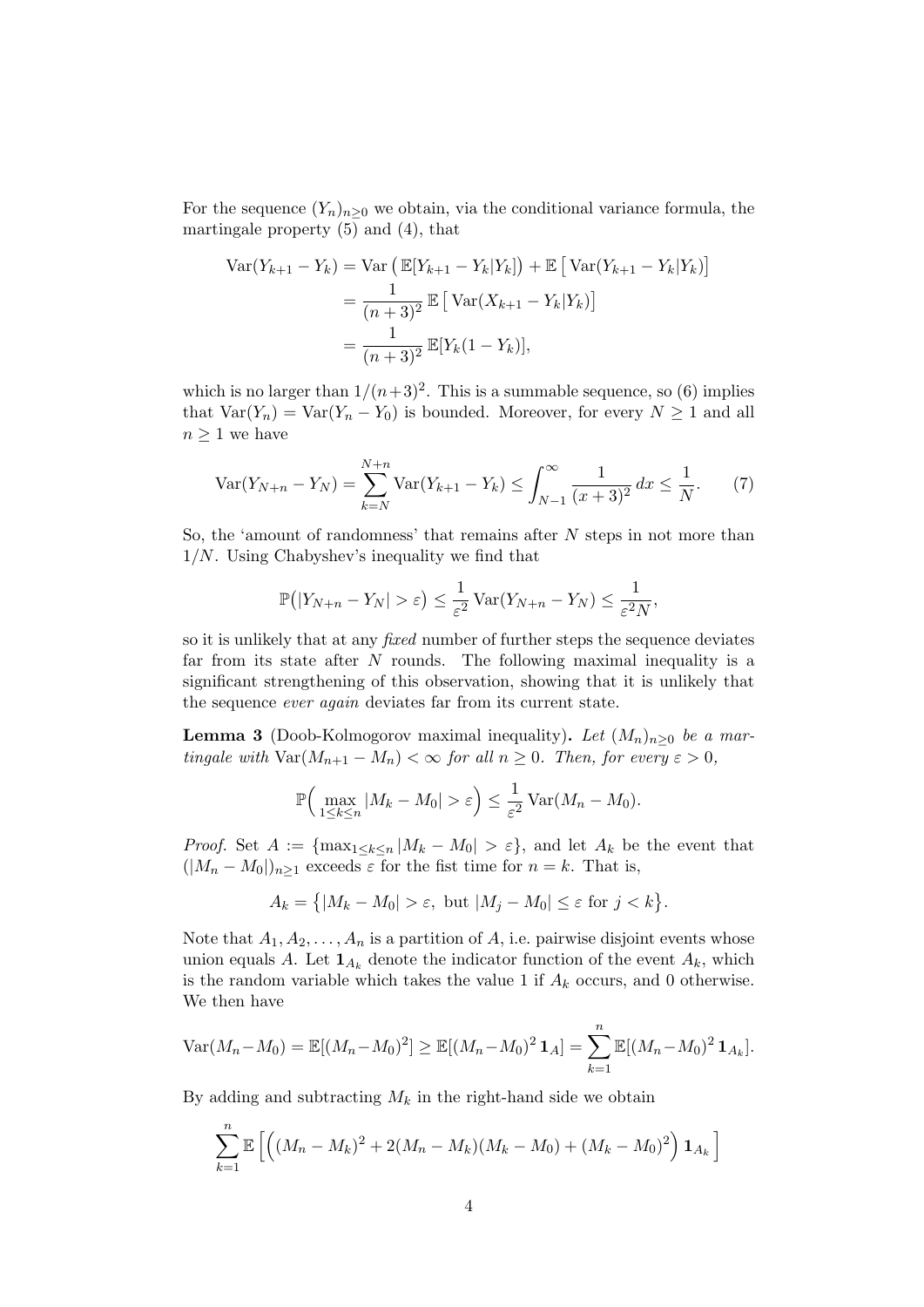Since  $A_k$  is determined by  $M_0, M_1, \ldots, M_k$  we have

$$
\mathbb{E}\left[ (M_n - M_k)(M_k - M_0) \mathbf{1}_{A_k} \right] = \mathbb{E}\left[ (M_k - M_0) \mathbf{1}_{A_k} \mathbb{E}[M_n - M_k|M_0, \ldots, M_k] \right],
$$

which by the martingale property (5) is zero. Combining the above, and using that  $(M_n - M_k)^2 \geq 0$  and that  $|M_k - M_0| > \varepsilon$  on the event  $A_k$ , we obtain

$$
\operatorname{Var}(M_n - M_0) \ge \sum_{k=1}^n \mathbb{E}[(M_k - M_0)^2 \mathbf{1}_{A_k}] \ge \sum_{k=1}^n \varepsilon^2 \mathbb{P}(A_k) = \varepsilon^2 \mathbb{P}(A),
$$
  
Let out to prove.

as we set out to prove.

Convergence almost surely

Having observed some key consequences of the martingale property, which the sequence  $(Y_n)_{n>0}$  enjoys, we are finally in position to determine that the convergence in Theorem 1 also holds in the stronger sense of almost sure convergence.

**Theorem 4.** For Polya's urn, the proportion of red balls  $Y_n$  converges almost surely, as  $n \to \infty$ , to a random variable uniformly distributed on [0, 1].

So, we claim that the sequence  $(Y_n)_{n>0}$  converges almost surely. However, we have not yet come up with a reasonable candidate for the limit. We know from Theorem 1 that the limiting random variable (if it exists) has to be uniformly distributed, but it is not clear how we could go on and define this random variable. An alternative, when the limit is unknown, is to show that the sequence  $(Y_n)_{n\geq 0}$  is a Cauchy sequence.

Recall that a real-valued sequence  $(a_n)_{n>0}$  is a *Cauchy sequence* if for every  $\varepsilon > 0$  there exists  $N \ge 1$  such that  $|a_n - a_m| < \varepsilon$  for all  $n, m \ge N$ . Moreover, a sequence  $(a_n)_{n>0}$  is convergent if and only if it is a Cauchy sequence.

Our goal will thus be to show that  $(Y_n)_{n\geq 0}$  is a Cauchy sequence with probability one. Before we attend to the proof we make the following observation, usually referred to as the continuity property of probability measures.

**Lemma 5.** Let  $A_1 \subseteq A_2 \subseteq \ldots$  be an increasing sequence of events. Then,

$$
\lim_{n \to \infty} \mathbb{P}(A_n) = \mathbb{P}\bigg(\bigcup_{n \ge 1} A_n\bigg).
$$

*Proof.* Let  $B_1 := A_1$  and  $B_{k+1} := A_{k+1} \setminus A_k$  for  $k \geq 1$ . The events  $B_1, B_2, \ldots$ are then pairwise disjoint, so that by (countable) additivity of probability measures we have

$$
\mathbb{P}(A_n) = \mathbb{P}\bigg(\bigcup_{k=1}^n B_k\bigg) = \sum_{k=1}^n \mathbb{P}(B_k).
$$

Sending  $n \to \infty$ , countable additivity leaves us with

$$
\lim_{n \to \infty} \mathbb{P}(A_n) = \sum_{k \ge 1} \mathbb{P}(B_k) = \mathbb{P}\bigg(\bigcup_{k \ge 1} B_k\bigg) = \mathbb{P}\bigg(\bigcup_{n \ge 1} A_n\bigg),
$$

as required.

 $\Box$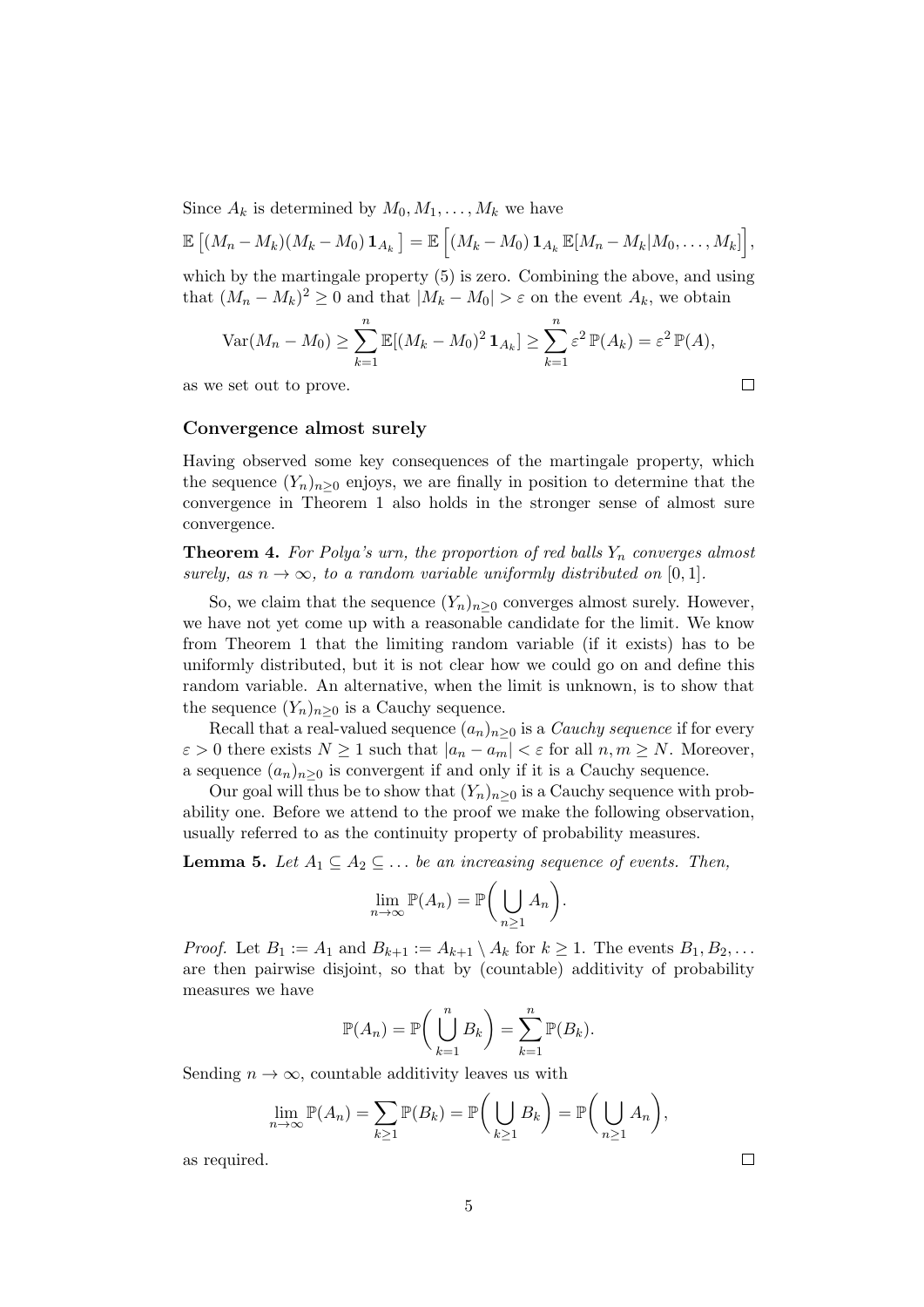Proof of Theorem 4. We first note that by the triangle inequality we have

$$
|Y_n - Y_m| \le |Y_n - Y_N| + |Y_N - Y_m|,
$$

for all  $n, m, N > 1$ , so it will suffice to show that, with probability one, for every  $\varepsilon > 0$  there exists  $N \ge 1$  such that  $|Y_{N+k} - Y_N| < \varepsilon$  for all  $k \ge 1$ . As a first step we show that for every fixed  $\varepsilon > 0$  we have

$$
\mathbb{P}(\exists N \ge 1 : |Y_{N+k} - Y_N| \le \varepsilon \text{ for all } k \ge 1) = 1.
$$
 (8)

Fix  $\varepsilon > 0$  and  $N \geq 1$ . Since  $(Y_n)_{n \geq 0}$  is a martingale, also the sequence  $(Z_n)_{n\geq 0}$ , where  $Z_n := Y_{N+n}$ , is a martingale. Hence, by Lemma 3, applied to the sequence  $(Z_n)_{n\geq 0}$ , and (7) we obtain that

$$
\mathbb{P}\Big(\max_{k=1,\dots,n}|Y_{N+k}-Y_N|>\varepsilon\Big)\leq \frac{1}{\varepsilon^2}\operatorname{Var}(Y_{N+n}-Y_N)\leq \frac{1}{\varepsilon^2N}.
$$

Since the events in the left-hand side are increasing, sending  $n$  to infinity, Lemma 5 gives that

$$
\mathbb{P}\Big(\max_{k\geq 1}|Y_{N+k}-Y_N|>\varepsilon\Big)\leq \frac{1}{\varepsilon^2N}.\tag{9}
$$

From (9) we have for each fixed  $\ell \geq 1$  that

$$
\mathbb{P}\bigg(\bigcup_{N\geq 1}\left\{\max_{k\geq 1}|Y_{N+k}-Y_N|\leq \varepsilon\right\}\bigg)=1-\mathbb{P}\bigg(\bigcap_{N\geq 1}\left\{\max_{k\geq 1}|Y_{N+k}-Y_N|>\varepsilon\right\}\bigg)
$$

$$
\geq 1-\mathbb{P}\bigg(\max_{k\geq 1}|Y_{\ell+k}-Y_{\ell}|>\varepsilon\bigg)
$$

$$
\geq 1-\frac{1}{\varepsilon^2\ell}.
$$

Since  $\ell > 1$  was arbitrary, (8) follows.

To complete the proof, let, for  $n \geq 1$ ,  $A_n$  denote the event that there exists  $N \geq 1$  such that  $|Y_{N+k} - Y_N| \leq 1/n$  for all  $k \geq 1$ . By (8) we have  $\mathbb{P}(A_n) = 1$ for all  $n \geq 1$ . Consequently,

$$
\mathbb{P}(\forall \varepsilon > 0 \ \exists N \ge 1 : |Y_{N+k} - Y_k| \le \varepsilon \text{ for all } k \ge 1)
$$
  
= 
$$
\mathbb{P}\left(\bigcap_{n\ge 1} A_n\right) = 1 - \mathbb{P}\left(\bigcup_{n\ge 1} A_n^c\right) \ge 1 - \sum_{n\ge 1} \mathbb{P}(A_n^c) = 1.
$$

Consequently, with probability one, the sequence  $(Y_n)_{n\geq 0}$  is a Cauchy sequence, and the proof is complete.  $\Box$ 

Once we know that  $(Y_n)_{n\geq 0}$  does converge with probability one (almost surely that is), then we can *define* a limiting variable  $Y$  as follows. Write  $(\Omega, \mathcal{F}, \mathbb{P})$  for the probability space (which we have not defined explicitly) on which the sequence  $(Y_n)_{n>0}$  is defined. Now let  $Y(\omega) := \lim_{n \to \infty} Y_n(\omega)$  for  $\omega \in$  $\Omega$  for which the limit exist, and let  $Y(\omega) := 0$  otherwise. Since  $\lim_{n\to\infty} Y_n(\omega)$ exists with probability one, it follows that  $Y_n \to Y$  almost surely, as  $n \to \infty$ .